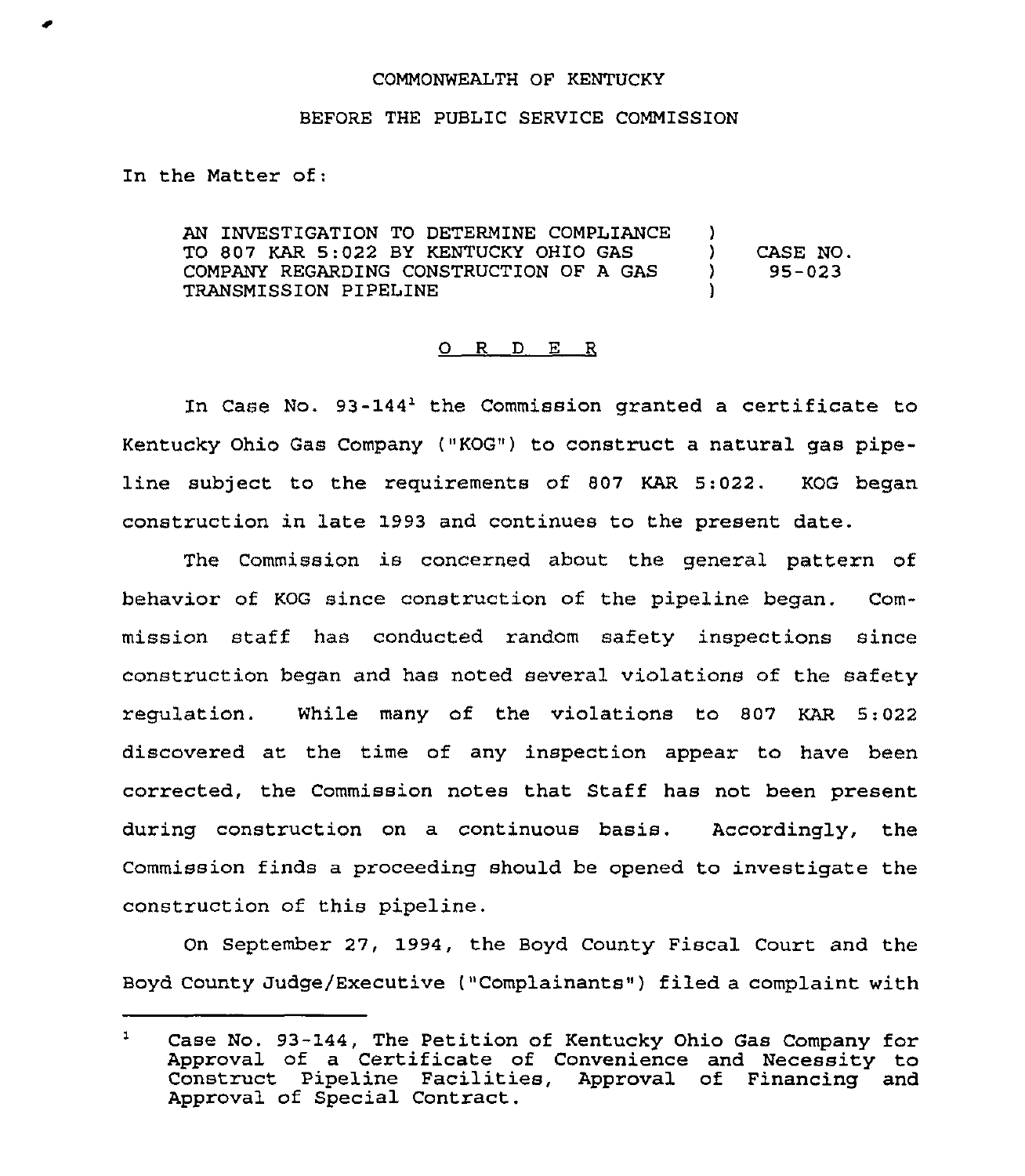this Commission<sup>2</sup> naming KOG as defendant. Their complaint included general allegations that KOG has installed the pipeline in violation of Commission regulations regarding construction of transmission lines and mains. On December 9, 1994, a motion for full intervention in Case No. 94-363 was filed by several individuals ("property owners"), through counsel, who own property in the general vicinity of and in some cases, along the proposed route of the pipeline.

IT IS THEREFORE ORDERED that:

1. This proceeding is hereby established to investigate the construction of the KOG pipeline in Boyd and Greenup counties, Kentucky.

2. Complainants in Case No. 94-363 and the property owners who requested intervention in that proceeding shall be granted intervention in this proceeding.

3. <sup>A</sup> hearing shall be held on February 24, 1995, at 10:00 a.m., Eastern Standard Time, in Hearing Room 1 of the Commission's offices at 730 Schenkel Lane, Frankfort, Kentucky.

 $\overline{2}$ Case No. 94-363, Boyd County Fiscal Court, Complainant, vs. Kentucky Ohio Gas Acquisition Corporation (AKA Kentucky Ohio Gas Company, Defendant.

 $3<sub>1</sub>$ The individuals are: Kathryn Taylor; Shirl Sutton; Robert A. Calhoun; Kathy Williams; Audrey Blair; Joe Bowling; Donald E. Smith; Debbi Caudill; Randy Smith; Patty Smith; J.P. Reed; Geneveve Reed; Richard Stai; and, Sharon Stai.